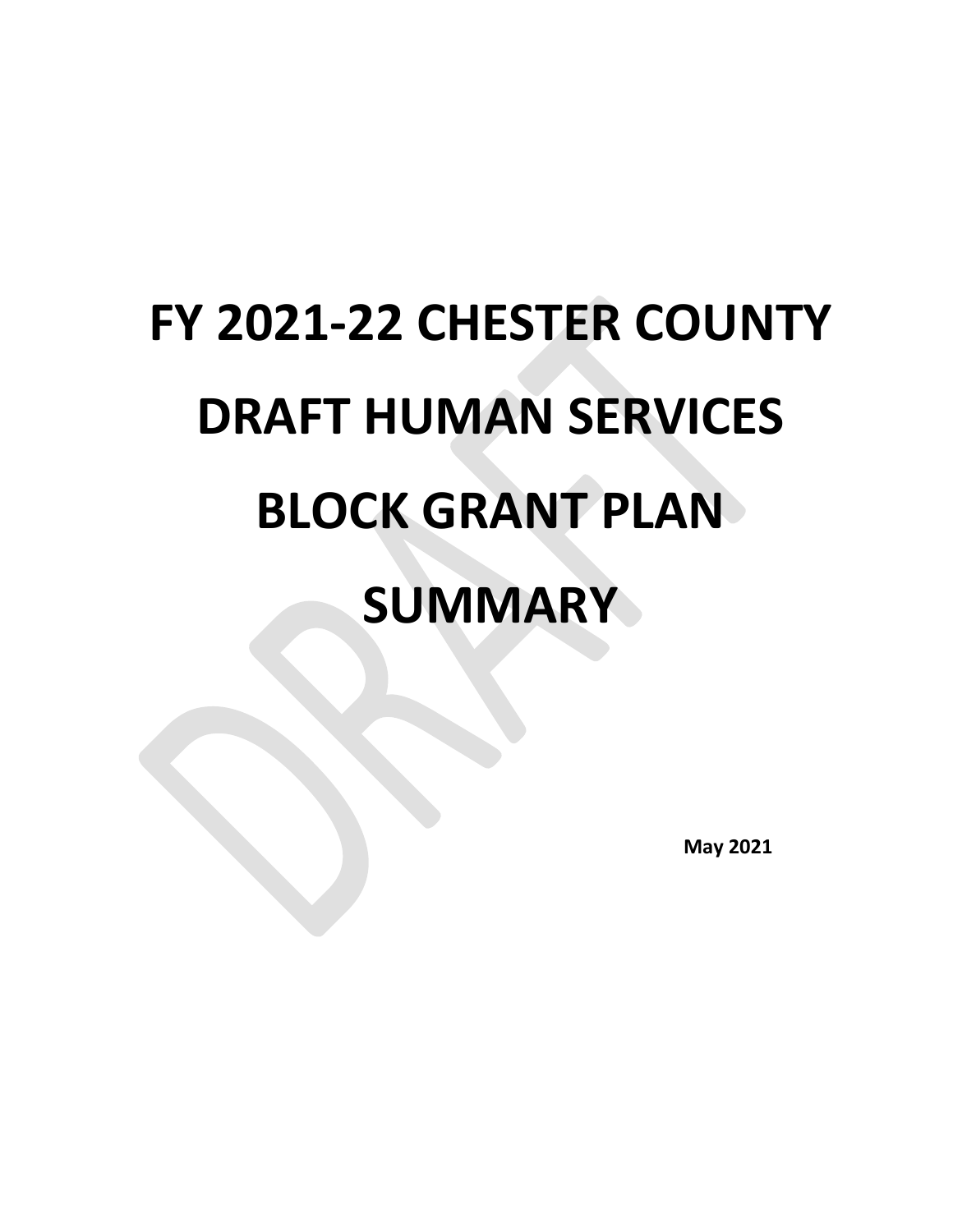#### **CHESTER COUNTY HUMAN SERVICES DRAFT BLOCK GRANT (HSBG) PLAN**

## **SUMMARY Posted: 5/17/21**

#### **Public Hearing Notice**

Chester County, Department of Human Services, scheduled two Public Hearings to gather public input on our FY 2021-22 Chester County Human Services Block (HSBG) Grant Plan. The Public Hearings were advertised in the Daily Local News as required by the Sunshine Act. In addition, stakeholders were notified by e-mail of these meetings through all of the human services departments' Advisory Boards, committees and websites, Chester County Department of Community Development's E-Newsletter, and Access Services, the contracted provider of our family engagement activities. A proof of publication will be included in Appendix "D" of the Plan.

The first Public Hearing will be held on Monday, June 7th, 2021 from 2:00 – 3:30 PM and will be held virtually. To register, please go to [www.chesco.org/hsbg.](http://www.chesco.org/hsbg)

The second Public Hearing will be held on Tuesday, June 8th, 2021 from 5:30 – 7:00 PM and will be held virtually. To register, please go to [www.chesco.org/hsbg.](http://www.chesco.org/hsbg)

The opportunity for public input is to obtain feedback on the draft plan summary to be used in developing the final plan and help guide the initial budget as well as mid-year reallocations.

#### **County Planning Process**

The Chester County Department of Human Services (DHS) has set in place mechanisms that lay a foundation for involving internal and external stakeholders in the planning process for the FY 2021- 22 Chester County Human Services Block Grant (HSBG) Plan. We continue to integrate our System of Care approach along with the Recovery Oriented System of Care, which is built on engagement with families, youth, and adult consumers in all categorical areas, inclusive of all ages, all human services, as well as juvenile delinquency and adult probation, into our planning efforts. The philosophical concepts of System of Care includes cross systems, single plan, engagement, accessibility, person-centered, member driven, youth guided, strengths based, culturally competent, community-based services, least restrictive setting, and fiscally responsible services, which are used to guide the planning process in Chester County.

Our planning is cross-system and multi-leveled. Data and input is gathered at department/discipline specific as well as cross system levels. Cross systems includes across human service categorical areas as well as broader county cross system efforts.

The Policy Leadership Team continues to provide leadership and guidance for the FY 2021-22 Human Services Block Grant (HSBG) planning. The HSBG Policy Leadership Team is comprised of the Directors of all the categorical human services departments, the Director of the Department of Community Development, Deputy Human Services Director of Managed Behavioral Health Care, and the Fiscal Officer and Program Specialist from Human Services. We continue to acknowledge throughout our planning efforts that HSBG funds are not newly acquired funds, but comprised of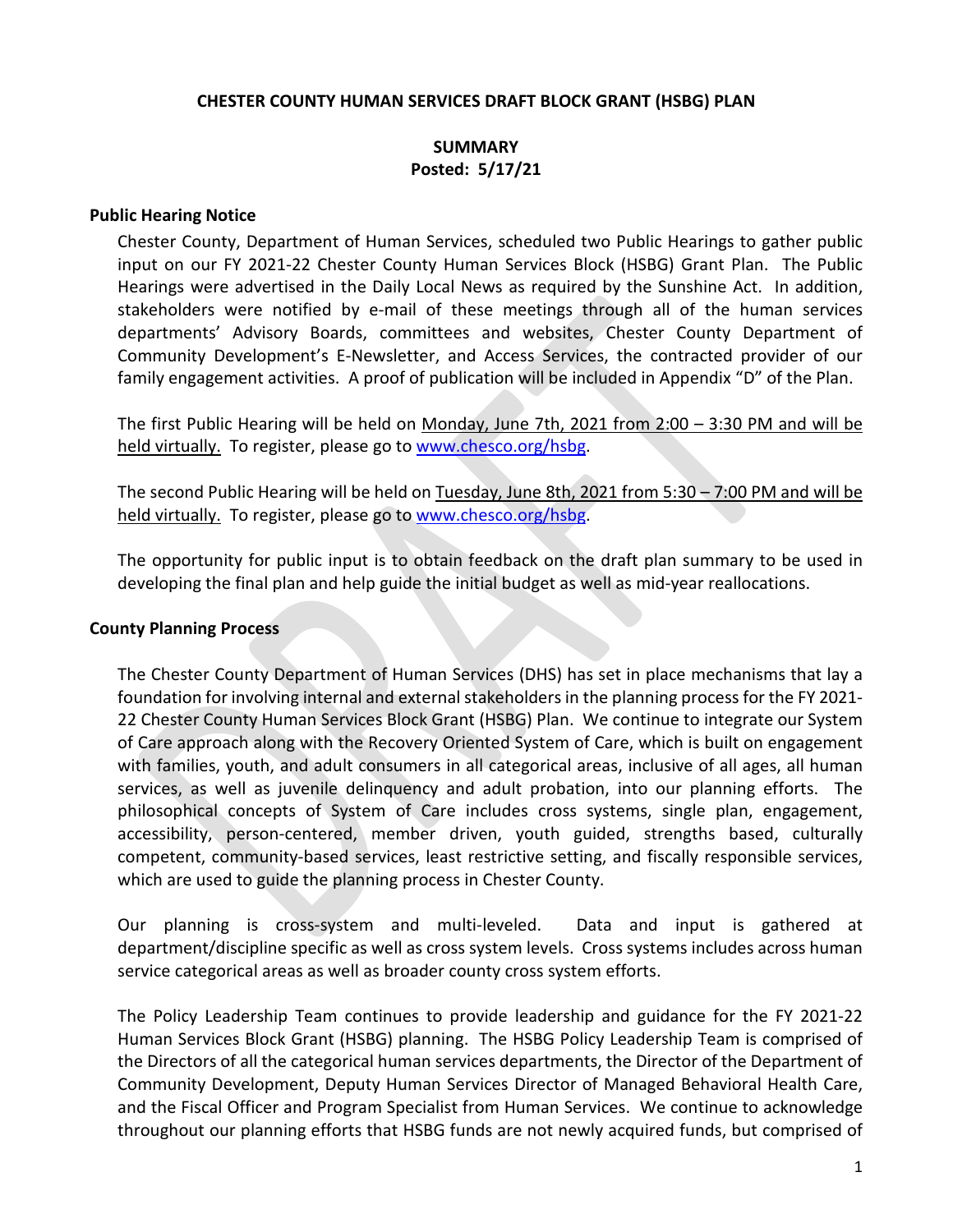the historical allocations for, Mental Health, Intellectual Disability, Drug and Alcohol, Human Service Development Fund, and Homeless Assistance. Therefore, we prioritize maintaining essential services in, and across, these critical areas.

The FY 2021-22 HSBG plan is informed by a variety of stakeholder groups. These groups include advisory boards and community committees, including but not limited to: Department of Drug and Alcohol Services (D&A) Advisory Board; Mental Health Adult Subcommittee of the Mental Health/Intellectual and Developmental Disability (MH/IDD) Advisory Board; Intellectual Disability Committee of the MH/IDD Advisory Board; Recovery Oriented System of Care (ROSC) Leadership Team, ROSC Action Committee, Chester County Partnership to End Homelessness Committees, and ongoing mental health, drug and alcohol and in-home provider meetings. Consumers, individuals in recovery and families are key participants in these groups.

Chester County Partnership to End Homelessness continues to inform our HSBG planning as well. A number of committees have evolved from these two planning processes that include county staff from all of the Human Services departments, Health Department, Department of Community Development, provider agencies, United Way, the business community, and various other community stakeholders. The broad based representation on these committees has provided continuity to all our county's planning efforts, including HSBG planning.

The Draft FY 2021-22 HSBG Plan is a product of all the planning processes described above. A summary of the draft is presented and discussed at the two Public Hearings. The draft plan was posted on the Chester County Department of Human Services website for review and comment. Following the public comment period, a final Plan is presented to the Chester County Commissioners for approval, prior to submission to the Pennsylvania Department of Human Services.

## **Needs Assessment**

We continue to track the goals and priorities developed for all of the categorical areas of the Human Services Block Grant. We also track data for each of the human service departments that have been used in our Block Grant planning. In addition, we utilize trend and unmet need/demand data from across the systems and a variety of sources, including community based information and referral agencies and the categorical departments.

This past year provided many new challenges for the County as well as our contracted agencies. These challenges have included d staffing needs, technology resources, safety concerns, and other problems that were caused by COVID-19.

Workforce challenges are continuing across the human services. The expansion of telehealth services for mental health and substance use disorders has been extremely beneficial and we are hopeful the expanded ability to use this resource will be maintained by the Commonwealth post pandemic. We are also concerned about potential post pandemic increases in need in the areas of mental health, drug and alcohol and, family supports.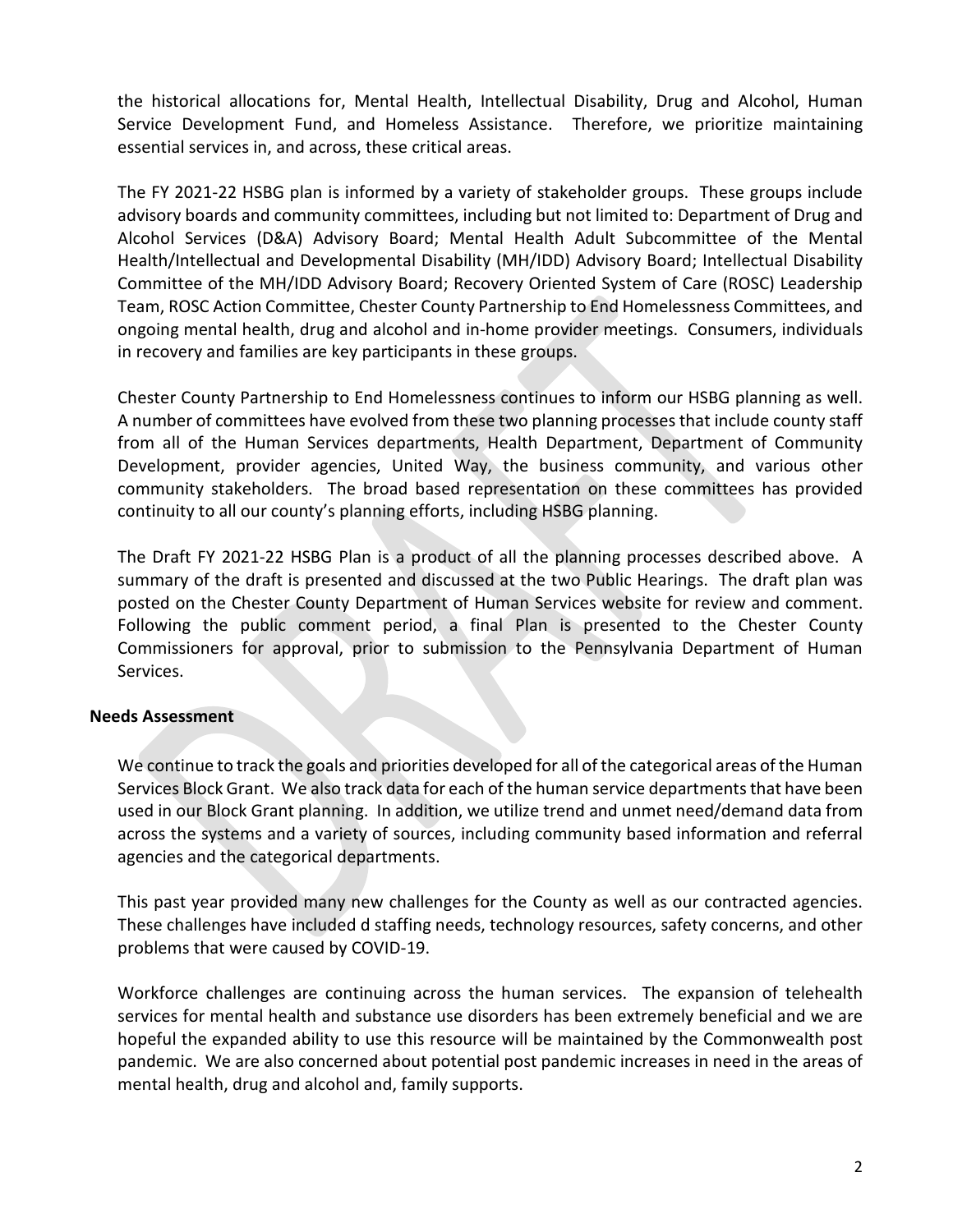Some past challenges also continue and include transportation, especially for people living outside the limited public transportation service area in the county; need for more global outreach and education for the community at large; a continued focus on opioids including overdose prevention and; the need for meaningful community employment opportunities for individuals with disabilities. We are also continuing our joint efforts with the Department of Community Development, our sister agency, to address the needs of individuals who are experiencing homelessness, particularly those with mental health and drug and alcohol disorders.

We will continue to monitor and endeavor to respond to these challenges to best meet the needs of our citizens.

#### **Human Services Narrative**

The organizational design of the County of Chester incorporates all the human service categorical departments (Aging, Children, Youth and Families, Drug and Alcohol, Mental Health/Intellectual and Developmental Disabilities, Veterans' Affairs and the Youth Center) reporting to the Human Services Department Director. In addition, HealthChoices, the Human Services Development Fund, and state food programs are administered directly out of the Department of Human Services (DHS). The Homeless Assistance Program is overseen by a sister county department, the Department of Community Development, which works very closely with the Department of Human Services on joint projects including those specifically addressing individuals who are homeless with significant mental health and substance abuse issues.

This structure assists the County of Chester in continuing to implement our Human Services Block Grant Plan because we have the infrastructure and organizational design to be successful. The County of Chester has had this organizational design for almost twenty five years. In this design, the Department of Human Services does not have a vested interest in any one categorical area and therefore can ensure the plans and funding decisions are fair from the broad perspective.

The flexibility of the block grant funding helps support Chester County's System of Care and Recovery Oriented System of Care (ROSC) philosophy, that is incorporated throughout all of the human services categorical departments. As a result of the county's human services' organizational design and our commitment to embracing a System of Care philosophy across all human service departments, we are able to support a strong evidence based, evidence informed and trauma informed community system that helps to provide a broad array of services for residents of all ages that best meet the needs of those we serve.

## **A Look Back at the Human Services Block Grant in Chester County:**

Looking back at the Human Services Block Grant (HSBG) process after ten years of participation, we recognize that the flexibility accorded through the Block Grant allows us to look at planning, including financial, across the human services and not just individual within the categorical departments. It has also helped us to make mid-year decisions to reallocate funds to address unexpected and unmet needs. As a result, the HSBG process has worked extremely well in Chester County because of our continued emphasis on cross-system collaboration, planning and decisionmaking.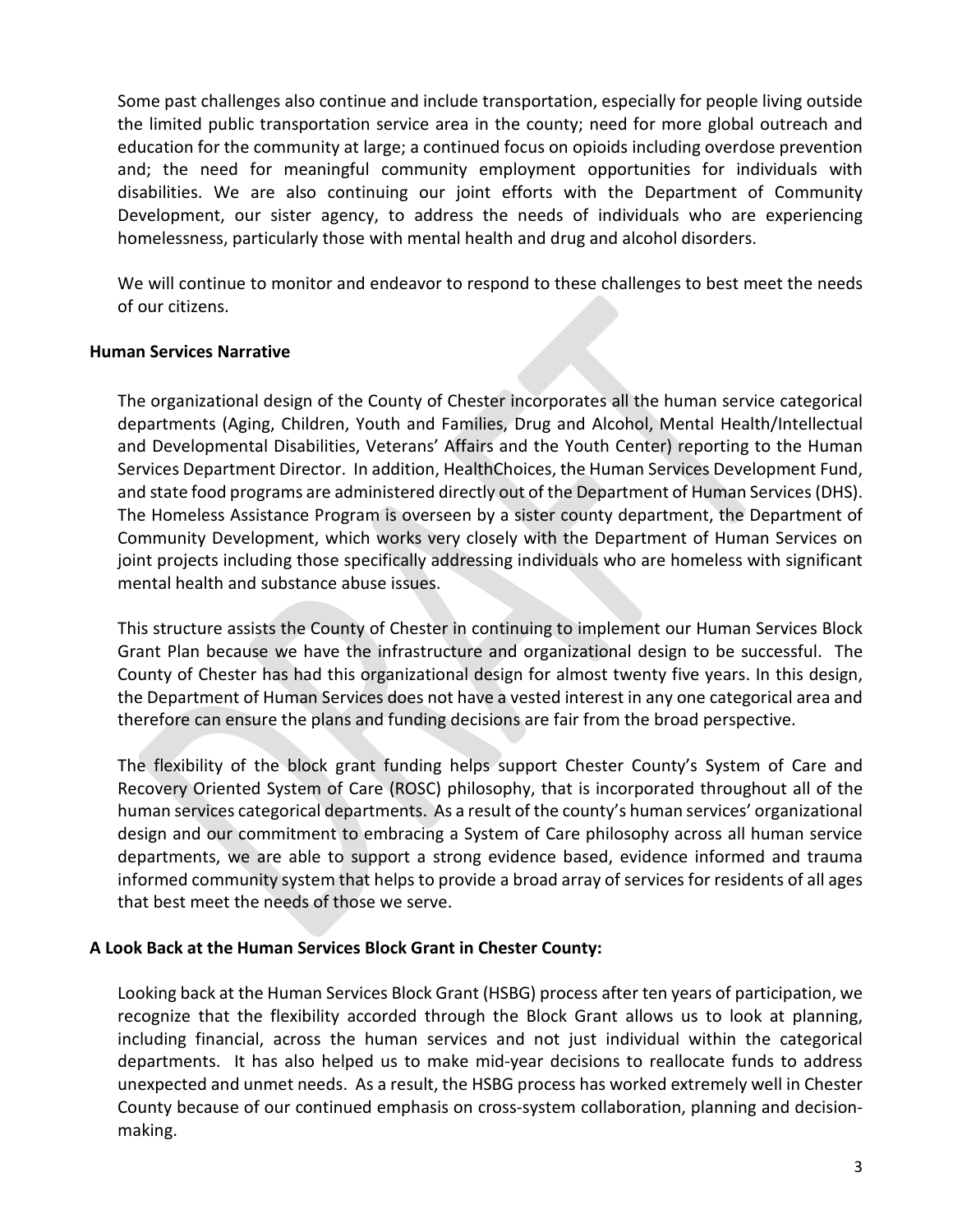The feedback we have received through our planning meetings and Public Hearings over the past ten years has been very important to us and has been used to guide our programming and services across all of the human service systems. The following list are highlights of some of the programs or initiatives that have been created over the ten years of the HSBG.

- o Mental Health First Aid (MHFA) for Youth and Adults Trainings through various providers with more than 4140 certified as Mental Health First Aiders to date.
- o Hiring of a Mental Health Diversion Specialist to serve as the Crisis Intervention Team (CIT) Coordinator and support and progress our work around the "Stepping Up Initiative."
- o Increased education and awareness efforts and funding to address the opioid epidemic in the county, especially regarding Narcan and its availability and Medication Assisted Treatment (MAT).
- o Significantly increasing access to permanent housing resources such as Continuum of Care Rapid Re-Housing, Permanent Supportive Housing, and Housing Choice and Mainstream Voucher programs through the Chester County Housing Authority. Referrals for these resources now happens in Case Conferencing which has reduced application processing time as well as how long it takes clients to find and lease permanent housing.
- o Established the use of the 211 Coordinated Entry System as a single point of access for those at or near experiencing homelessness to streamline referrals for services ranging from emergency shelter to homeless prevent (diversion, emergency rental assistance, emergency utility assistance).
- o Increased the access to warm handoff services for individuals who survived an overdose.
- o Developed a guide to assist families in selecting a residential provider for people with intellectual and developmental disabilities.
- o Expanded training relative to suicide prevention to include QPR trainings in Chester County Schools, with more than 3,200 trained in schools and in the community, in collaboration with our partners at the Chester County Suicide Prevention Task Force and the Chester County Intermediate Unit and established Valley Creek Crisis Center as an affiliate with the Suicide Prevention Lifeline, which resulted in an increase in the numbers of calls by approximately 700 calls a month.
- o Concluded a Transportation Study Assessment and are developing a Request for Proposals based on the findings.
- o Implemented a project to assess our current Information and Referral system and develop a model and initial implementation plan that will best support our citizens.

## **Programming Priorities – FY 2020-21**

Human Services Block Grant (HSBG) Review Meetings were facilitated routinely throughout the 2020-21 fiscal year to monitor the spending and discuss changes and modifications, if necessary. These meetings allowed us to track service needs and areas that were projected to be under spent or over spent, as well as to consider new needs as they were identified. This fiscal monitoring, in addition to our routine monitoring of productivity, quality and outcomes, informed changes in programming and funding.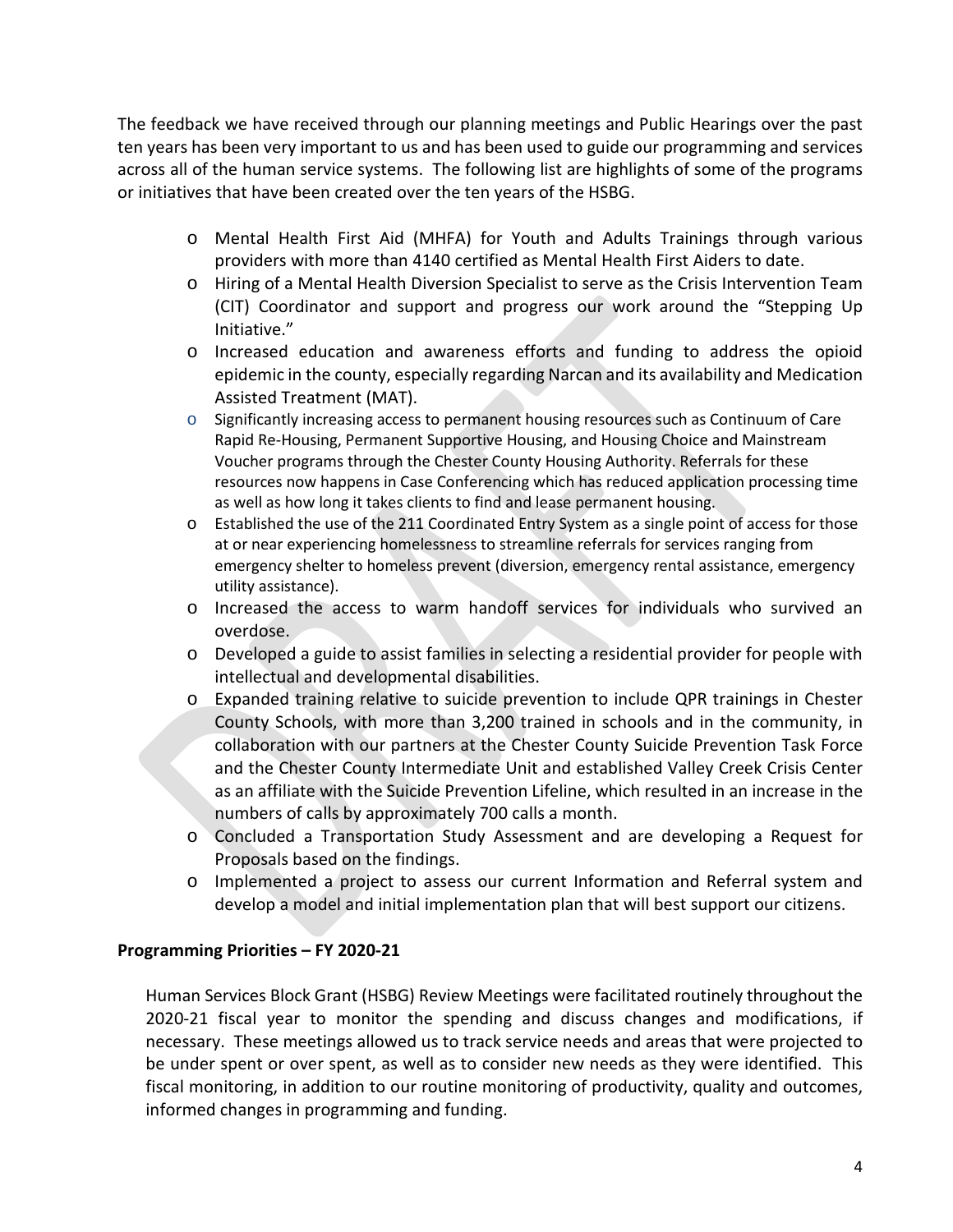A variety of programmatic and funding enhancements were implemented or furthered. In some case this was in response to needs resulting from the pandemic and in some cases these advancements were despite the pandemic. Below is a summary of the programmatic changes and funding enhancements that have been made during our tenth year of HSBG implementation (FY 2020-21). Some of these changes did not involve funds being spent, but were resource intensive and are noteworthy because they reflect our comprehensive planning and collaborative efforts across all systems.

- Issued an RFP, hired a consultant and implemented a study of the Information and Referral system within the County. His findings will help direct the future planning of our I&R services.
- Supported providers who offer evidence-based programs with increased funding with an emphasis on those who have bilingual staff.
- Enhanced our Recovery Oriented System of Care (ROSC) to address and implement strategies for people with co-occurring disorders including continued Crisis Intervention Training for law enforcement.
- Expanded the programs, such as Rapid Re-Housing, homeless case management, Family Unification, Transition Age Youth, and Mainstream Voucher programs that are available to address the chronically homeless individuals in an effort to maintain safe and affordable housing.
- Expanded a cross-system Plans of Safe Care (POSC) Leadership Team, which includes staff from the Departments of Health, Drug and Alcohol, Children Youth and Families, Human Services, and Health and a community-based provider to address infants who are substance exposed and their families. The Leadership Team works with the new position that was hired to manage the POSC.
- Concluded the transportation assessment which led to development of an RFP to be issued for our paratransit system.
- Pivoted to Telehealth and other Virtual formats to deliver important services while maintaining a high level of safety.
- Responded to and implemented outside funds to assist with needs addressed in the HSBG and arising from the pandemic, including but not limited to food distribution, mental health initiatives, resource guides, and other concerns that addressed emergent needs.
- Establishment of a First Episode Psychosis program.
- Establishment of a Transition Aged Youth supported living program.

## **Programming Priorities – FY 2021-22:**

We anticipate at this point that any funds that may be carried over from FY 2020-21 would be used for the priority areas identified in our FY 2021-22 HSBG Plan. Below is a summary of the Human Services Block Grant Planning that summarizes the priorities, common themes, and goals of the categorical departments included in the Block Grant. Goals and priorities are not listed for the Department of Aging Services or Children Youth and Family as they are not included in the Human Services Block Grant (HSBG). The Department of Aging has their own Five-Year Plan that details their goals and priorities. Prior to the finalization, the elements of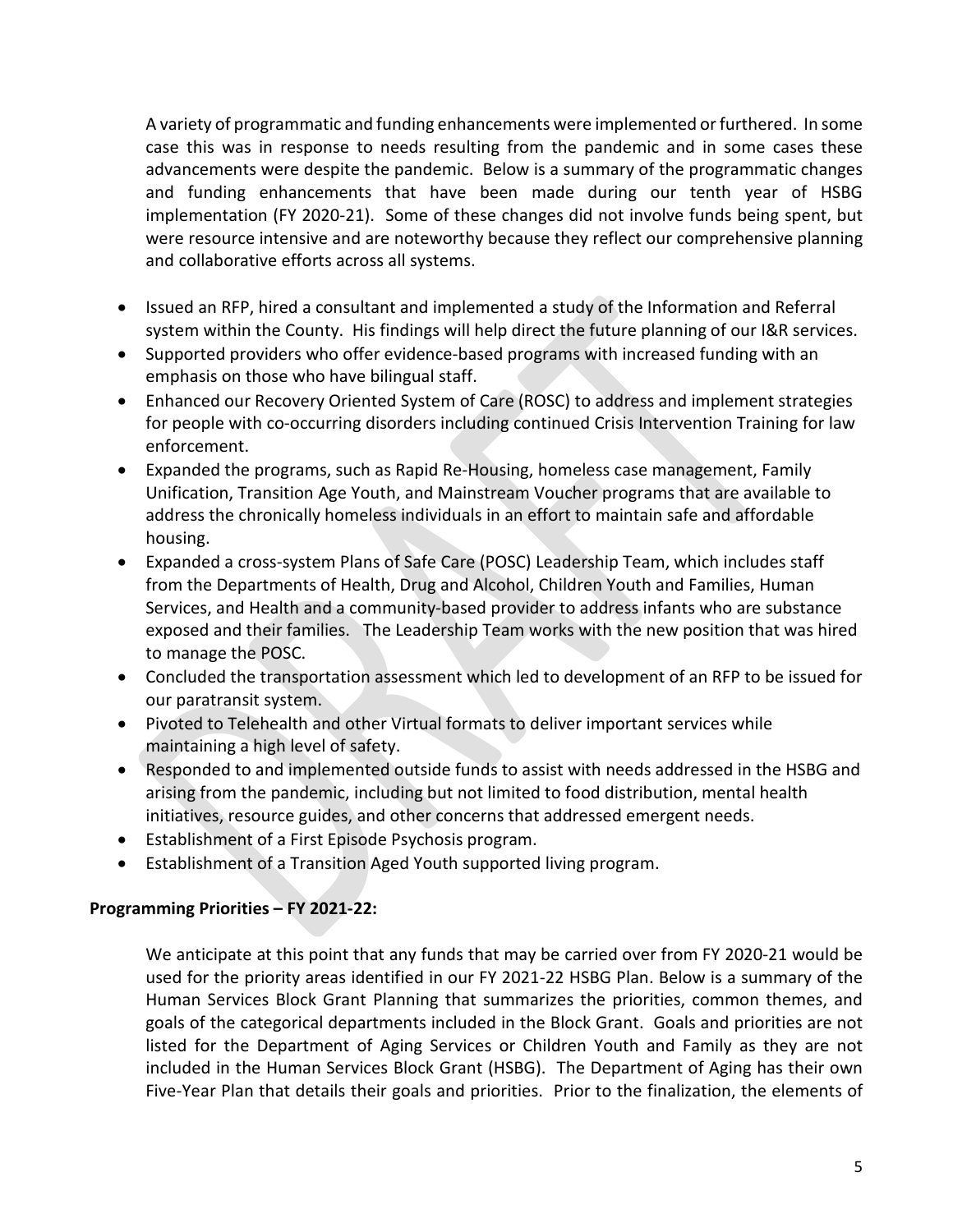this plan summary will be incorporated into the Pennsylvania Department of Human Services' format when the guidelines are released.

**GOALS -** The goals reflect what the Departments want to accomplish with HSBG funds:

- Maintain, enhance and develop a comprehensive system of high quality services that support individuals and family's healthy development, safety, ability to meet their basic needs and recovery. Includes supporting individuals having, opportunities to contribute and feel valued; access to natural supports and; retaining, or developing, community connections.
- Maintain and enhance prevention and early intervention efforts including community awareness and education and support for community driven/based prevention efforts.
- Ensure residents have access to accurate, easily accessible information about available resources to meet their needs.
- Maintain, expand and enhance recovery supports such as warm hand-off, housing initiatives and peer and family support services.
- Prevent and end homelessness by using the HSBG Housing Assistance Program funds to support emergency shelter and rapid re-housing, as well as integrated permanent housing solutions, including case management.
- Reduce the number of individuals with serious mental illness in jail through our Stepping Up efforts and PCCD Grant funded initiatives.
- Continue to provide existing and new training opportunities to support staff and provider agencies with the necessary information to provide successful services.
- Address the effects that COVID-19 has had on our community, provider agencies, employees, and anyone else integral to the Human Service's Departments.
- Continue to be flexible with service delivery to individuals, such as the usage of telehealth services.

**COMMON THEMES FROM PLANNING INPUT-** The categorical departments included in the Human Services Block Grant (HSBG) Plan coordinated many meetings of internal and external stakeholders to gather input for the FY 2021-22 HSBG Plan, as previously described. Below is a summary of the common themes (not in rank order) from the feedback:

- 1. Need for resources for individuals on the Prioritization of Urgency of Needs waiting list.
- 2. Need for increased prevention and early intervention services.
- 3. Service system fragility has been greatly exacerbated by pandemic.
- 4. Workforce needs exist across the system including needs for specialized clinical skills such as dual diagnosis (mental health and intellectual or developmental disability).
- 5. Increased need for emergency housing (shelter) as well as changes in how emergency housing is provided to mitigate the spread of COVID-19 and case management to support obtaining and maintaining permanent housing.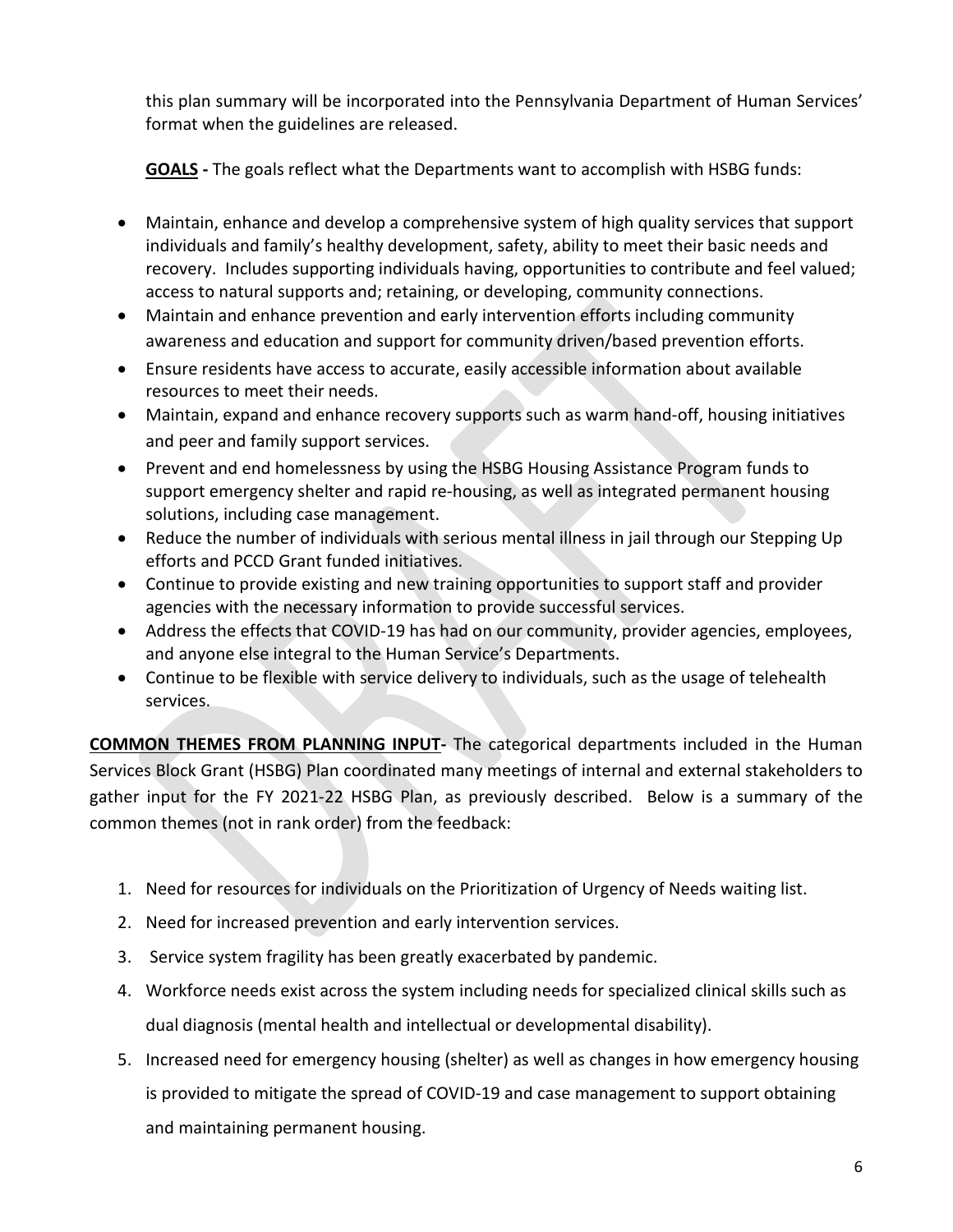- 6. Increased access to telehealth for mental health and substance use disorder treatment has been very beneficial and concerned this ability will not be retained post pandemic.
- 7. Continued support for the need for outreach, education and advocacy.
- 8. Continued need for increased bi-lingual services.
- 9. Need for accurate, easily accessible, interconnected, and well known resource for information and referral including navigation assistance.
- 10. Need for a continued focus on COVID-19's effects on the Human Services Departments
- 11. Need for increased access to technology to support the changing service delivery model

TOP FY 2021-22 **PRIORITIES (in rank order)** – As a result of the current planning and stakeholder input, review of current programming, unmet needs, last year's priorities, and outcomes the following priorities were identified for the FY 2021-22 Block Grant.

#### **D&A:**

- 1. Ensure a service system that provides quality, racially and culturally competent and impartial alcohol and (all) other drug prevention, intervention and treatment services, including bi-lingual and Medication Assisted Treatment (MAT).
- 2. Provide, support and participate in County, community based and other activities that focus on substance use disorder (including opioid/overdose) prevention, public awareness/education and treatment, and related services.
- 3. Support and provide funding for new and enhanced recovery support initiatives/services, including peer support services, Recovery supports for families, training for Certified Recovery Specialist and Certified Family Recovery Specialist, recovery housing initiatives, case management services, and hospital warm hand off services, among others.

## **DCD:**

- 1. Support Emergency Shelters
- 2. Provide hotel vouchers for persons experiencing homelessness when no emergency shelter is available, particularly for pregnant women and/or households with infants
- 3. Support Case Management services

#### **DHS:**

- 1. Support outreach and information and referral services throughout the county. Implementing suggestions from recent Consulting project.
- 2. Provide parenting supports and skill development for families
- 3. Ensure coordination of and maximum use of all funds across all systems

#### **ID:**

- 1. Funding for emergent health and safety needs
- 2. Assuring the delivery of high quality services through enhanced monitoring activities
- 3. Staff training and workforce development